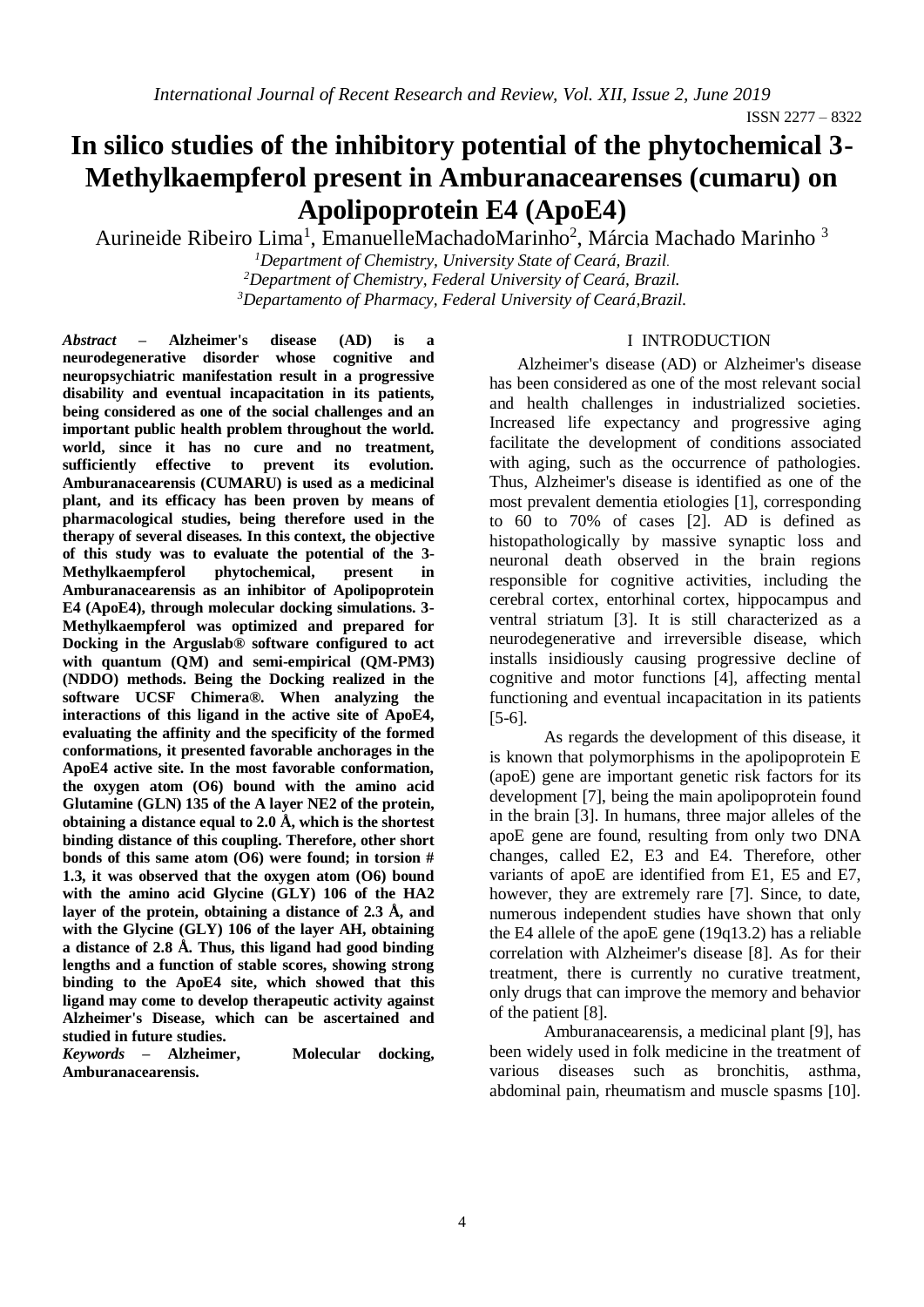Since it is widely used for therapeutic purposes, it has become indispensable for scientific studies to justify its use as a herbal remedy [11], and the effectiveness of the popular use of A. cearensis has been proven by studies pharmacological effects from the hydroalcoholic extract of the shell of the cauliflower and some of its chemical components, in which they showed analgesic, bronchodilator and antiinflammatory activity [12], and studies have shown that the isozygous flavonoid has anti-inflammatory, antioxidant and bronchodilator, being pointed as one of the main active principles of the plant [13] and presents bioactive potassium against Parkinson's disease [14].

Since the chemically defined flavonoids as substances composed of three phenolic rings represent one of the most important and diversified groups of plant origin, they are generally found in leaves, flowers, roots and fruits of plants [2], exercising various activities such as: radiation protection UV, protection against microorganisms, enzymatic inhibition, antioxidant action, among others [15]. Since these biological and therapeutic activities are proven both in experimental conditions and in humans, what has made flavonoids an important object of study [16].

Thus, we sought to use Amburanacearensis as a study object and to identify one of the phytochemicals present in the stem of Amburanacearensis (Cumaru), potentially bioactive against neurodegenerative diseases, using the 3D structures of the potential therapeutic targets by the molecular docking method [14]. Since Molecular Docking is a modeling technique that allows the molecular combination process, between enzyme and inhibitor, where both molecules undergo conformational changes, occurring simultaneously to the interactions between them [17-18]. In the case of molecular docking, the complexes formed between protein-ligand and those possible complexes are analyzed in order to identify the most favorable ones, recognizing those with good steric and electrostatic complementarity between ligand-receptor, classifying the most potent compounds [4]. In this context, the objective of this work was to evaluate, through molecular docking simulations, the phytochemical potential of Ceurensis, 3-Methylkaempferol as an inhibitor of Apolipoprotein E4 (ApoE4).

# II. METHODS AND MATERIALS

Initially, the structure of the bioactive component of A. cearensis, the binder: isocampferid, was obtained through the Chemspider repositories [\(http://www.chemspider.com/Chemical-](http://www.chemspider.com/Chemical-Structure.4444394.html?rid=694c0a87-e61b-4a94-b554-6c1a3c741227)

[Structure.4444394.html?rid=694c0a87-e61b-4a94-](http://www.chemspider.com/Chemical-Structure.4444394.html?rid=694c0a87-e61b-4a94-b554-6c1a3c741227)

[b554-6c1a3c741227\)](http://www.chemspider.com/Chemical-Structure.4444394.html?rid=694c0a87-e61b-4a94-b554-6c1a3c741227) and obtaining the protein structure of Apolipoprotein E4 (ApoE4) domain 22k, a protein involved in Alzheimer's disease, used in Molecular Docking as a target molecule, obtained from the RCSB Protein Data Bank (http://www.rcsb.org). /pdb/home/home.do)[19], by X-ray diffraction, with the code PDB (1GS9) [\(https://www.rcsb.org/structure/1GS9\)](https://www.rcsb.org/structure/1GS9)

. Then, using the Arguslab® software [20] [21] configured to use the quantum (QM) and semiempirical method PM3 (Parametric Method 3) (NDDO) [22] [23], with 200 interactions (1000 cycles) and with a convergence value of 10-10 kcal mol-1, the optimization of the geometry of the binder structure was performed, some of its electronic properties being obtained and analyzed, these parameters being important for the characterization of ligands [24] [25] [ 26]. Therefore, if using UCSF Chimera® [27], Molecular Docking with ApoE4 protein as target molecule and as a isocapferid ligand was performed, Docking calculations represent the central approach used in structure-based screening. This technique, developed / used to predict the best orientation and conformation of a binding molecule at its receptor site [28-30].

# III. RESULTS AND DISCUSSIONS

The structure of the ligand 3-Methylkaempferol (5,7 dihydroxy-2- (4-hydroxyphenyl) -3-methoxy-4Hchromen-4-one) (FIG. 1), the main flavonoid found in Amburanacearensis, was obtained with the identification number ChemSpider ID: 4444394, some information being obtained from this compound as its molecular Formula C16H12O6; the percentage composition: C 64.00%, H 4.03%, O 31.97%; its average mass 300,263 Da and its monoisotopic mass: 300.063388 Da; its molar volume  $190.0 \pm 5.0 \text{ cm}^2$ and density equal to  $1.58 \pm 0.1$  g / cm3. After optimizing its structure, a final SFC energy equal to -  $88570.9702$  kcalmol-1 and formation heat ( $\triangle Hf$ ) of -163.5468 kcalmol˗1.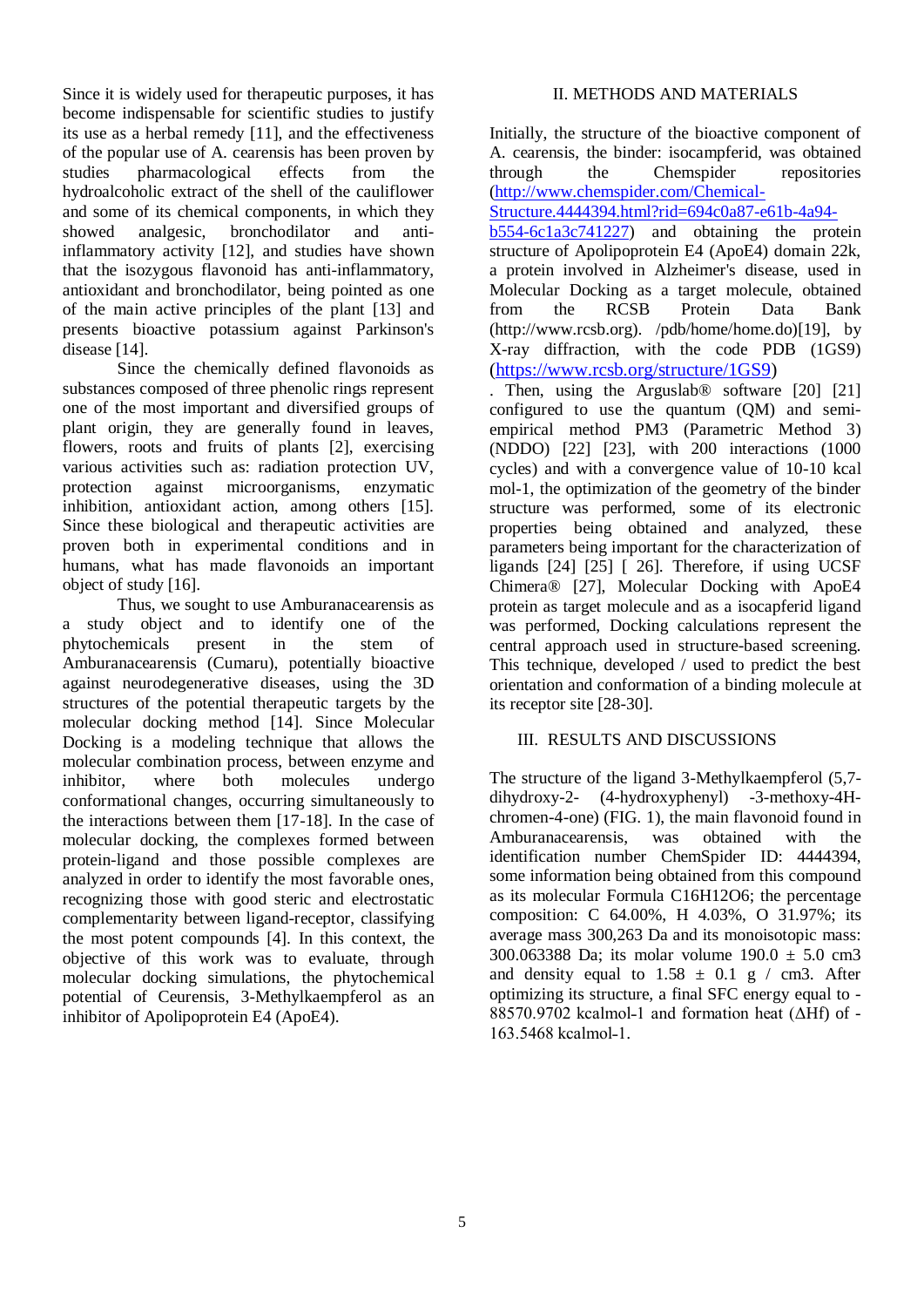

Fig. 1Molecular structure of 3-Methylkaempferol Source: ChemSpider Repository [\(http://www.chemspider.com/Chemical-](http://www.chemspider.com/Chemical-Structure.4444394.html?rid=694c0a87-e61b-4a94-b554-6c1a3c741227)[Structure.4444394.html?rid=694c0a87-e61b-4a94-b554-](http://www.chemspider.com/Chemical-Structure.4444394.html?rid=694c0a87-e61b-4a94-b554-6c1a3c741227) [6c1a3c741227\)](http://www.chemspider.com/Chemical-Structure.4444394.html?rid=694c0a87-e61b-4a94-b554-6c1a3c741227)

The protein structure of the protein involved in neurodegenerative Alzheimer's disease, being Apolipoprotein E4 (ApoE4) (FIG. 2), was obtained in the RCSB Protein Data Bank repository by X-ray diffraction and with the PDB (1GS9) code, having a resolution equal to 1.7 Å, being classified as a binding lipid protein.



Fig.2 Protein structure of Apolipoprotein E4 (1GS9) Source: RCSB Protein Data Bank. [\(https://www.rcsb.org/structure/1GS9\)](https://www.rcsb.org/structure/1GS9)

In the Molecular Docking of Apolipoprotein E4 protein (ApoE4) with the 3-Methylkaempferol ligand, the target molecule (protein) was used rigidly, and the ligand flexibly, where it will seek the most stable / best orientation and in the receptor site of the protein. Molecular docking simulations use a conformational search algorithm [9], which predicts and analyzes the values of Free Binding Energy  $( \Delta G )$ , to locate the best positioning of the binder in the active site of the receptor. And the scoring function, which is used to describe the intensity of association or binding affinity between molecules (ligandreceptor), identifying and selecting the best formed conformations [31] [32]. With the results obtained in the molecular coupling between both (Table I), it was verified that the smaller bonding distance of this

molecular coupling (FIG.. 3) was found in torsion # 1.6 whose binding energy value was -5.7 kcal mol -1 , which is used to describe the intensity / affinity of the association between the target molecule and the linker; already for the values of the root mean square deviation RMSD (2.228) indicates that this twist was presented as being the most stable.

#### Table I

Attractive Doctoral Twisting Between ApoE4 Protein and 3-Methylkaempferol Binder

| <b>Twists</b> | <b>Bond</b><br>energy(kcal<br>$mol -1)$ | <b>RMSD</b> |
|---------------|-----------------------------------------|-------------|
| #1.1          | $-6.3$                                  | 0.0         |
| #1.2          | $-6.3$                                  | 27.391      |
| #1.3          | $-5.9$                                  | 4.603       |
| #1.4          | $-5.8$                                  | 17.195      |
| #1.5          | $-5.7$                                  | 37.971      |
| #1.6          | $-5.7$                                  | 2.228       |
| #1.7          | $-5.6$                                  | 35.923      |
| #1.8          | $-5.6$                                  | 4.446       |
| #1.9          | $-5.5$                                  | 26.899      |
| #1.10         | $-5.4$                                  | 18.072      |



Fig. 3Molecular docking of the 3-Methylkaempferol ligand at the site of the ApoE4 target molecule

In this conformation the oxygen atom (O6) bound with the amino acid Glutamine (GLN) 135 of the NE2 A layer of the protein, obtaining a distance equal to 2.0 Å, which is the shortest binding distance of this coupling (Fig.. 4).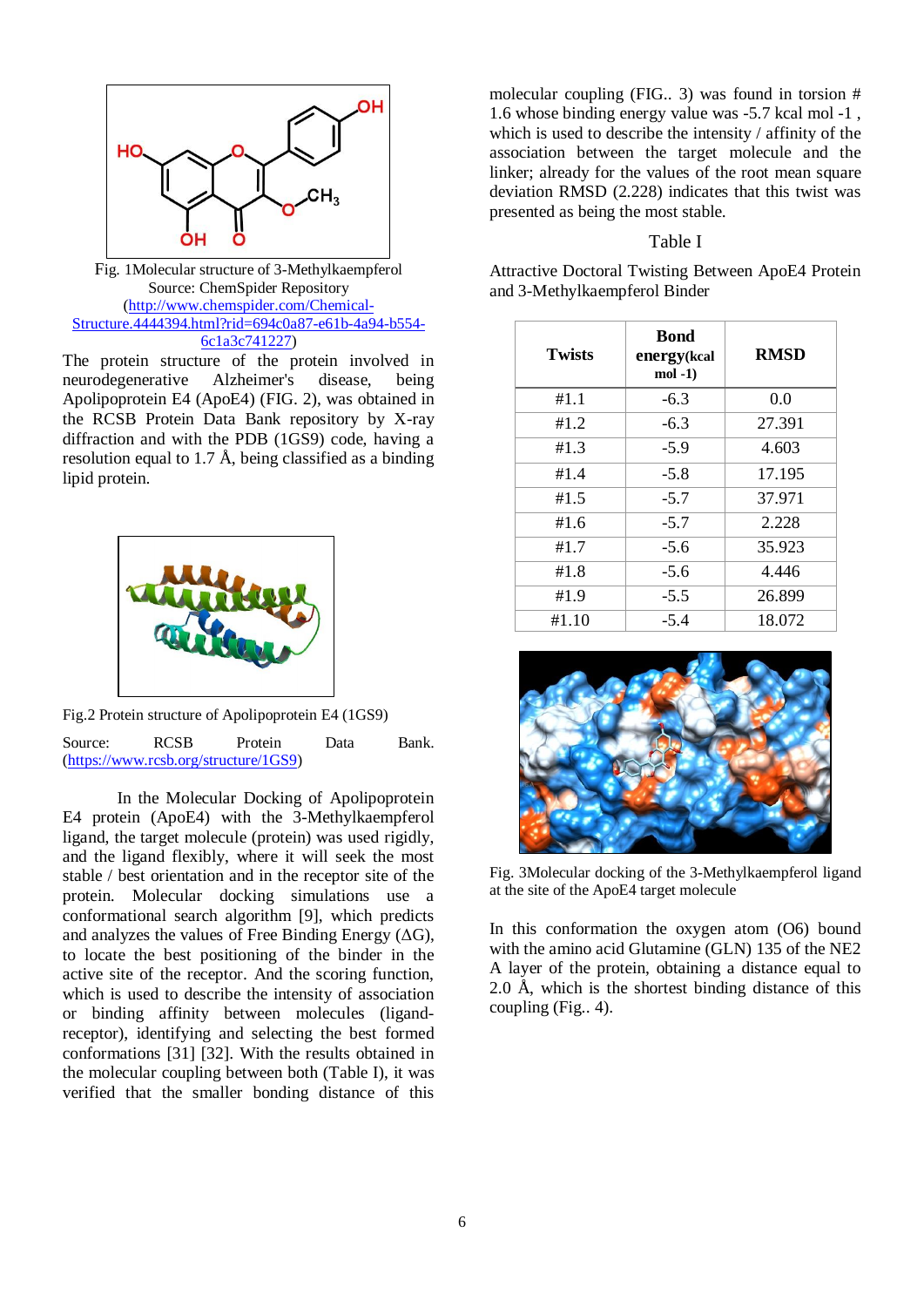

Fig.4 Linking distance of the ApoE4 Protein Molecular Coupling with 3-Methylkaempferol

As soon as other short bonds were found on this same atom (O6), and also with others, as for example on torsion # 1.3, it was observed that the oxygen atom (O6) bound with the amino acid Glycine (GLY) 106 of the layer The HA2 of the protein, obtaining a distance of 2.3 Å (fig. 5), and with the Glycine (GLY) 106 of the AH layer, obtaining a distance of 2.8  $\AA$ (fig. 6).



Fig.5 Linking distance of the ApoE4 Protein Molecular Coupling with 3-Methylkaempferol



Fig.6 Linking distance of the ApoE4 Protein Molecular Coupling with 3-Methylkaempferol

## IV. CONCLUSIONS

Molecular docking allows to analyze the interaction between a ligand at a macromolecular target, evaluating the affinity and the specificity and the conformations formed in the anchorage between protein-ligand. In this way the bioactive compound 3- Methylkaempferol presented favorable anchorages in the active site of the target protein, since, when analyzed the interactions between both molecules, this ligand had the lowest binding lengths and function of stable scores, showing strongly binding to the site of ApoE4, indicating that it is a promising inhibitory drug against this Alzheimer's disease-active protein.

## V. ACKNOWLEDGMENT

The State University of Ceará (PROPGPQ / UECE) for the support. This work was partially supported by the Cearense Foundation for Science and Technology Support (FUNCAP), the Coordination for the Improvement of Higher Education Personnel (CAPES).

#### VI. REFERENCES

- [1] R. G. F. de Aquino, V. P. D. Bastos, R. F. de A. Júnior, N. N. Gomes, and N. G. de Freitas, "Abordagem Fisioterapêutica no Paciente Portador de Doença de Alzheimer: Revisão da Literatura.," CORPVS, 2015.
- [2] Deye, N., Vincent, F., Michel, P., Ehrmann, S., Da Silva, D., Piagnerelli, M., … Laterre, P.-F. (2016). Changes in cardiac arrest patients temperature management after the 2013 trial: Results from an international survey. Annals of Intensive et al., "Antiatherogenic effect of nebivolol-the third generation β-blocker," Pharmacol. Reports, 2013.
- [3] D. J. Selkoe, "Alzheimer's disease: genes, proteins, and therapy.," Physiol. Rev., 2001.
- [4] F. A. Miranda and J. Da Silva, "Alterações de comportamento do idoso com doença de alzheimer reveladas pelo cuidador-familiar: Contribuições para a enfermagem gerontológia," Rev. Pesqui. Cuid. é Fundam. Online, 2010.
- [5] C. Janus and D. Westaway, "Transgenic mouse models of Alzheimer's disease," Physiol. Behav., 2001.
- [6] Z. Q. and T. X.C., "Effects of huperzine A on acetylcholinesterase isoforms in vitro: Comparison with tacrine, donepezil, rivastigmine and physostigmine," Eur. J. Pharmacol., 2002.
- [7] D. Prado and I. L. Cardoso, "Apolipoproteína E e doença de Alzheimer," Revista Neurociencias. 2013.